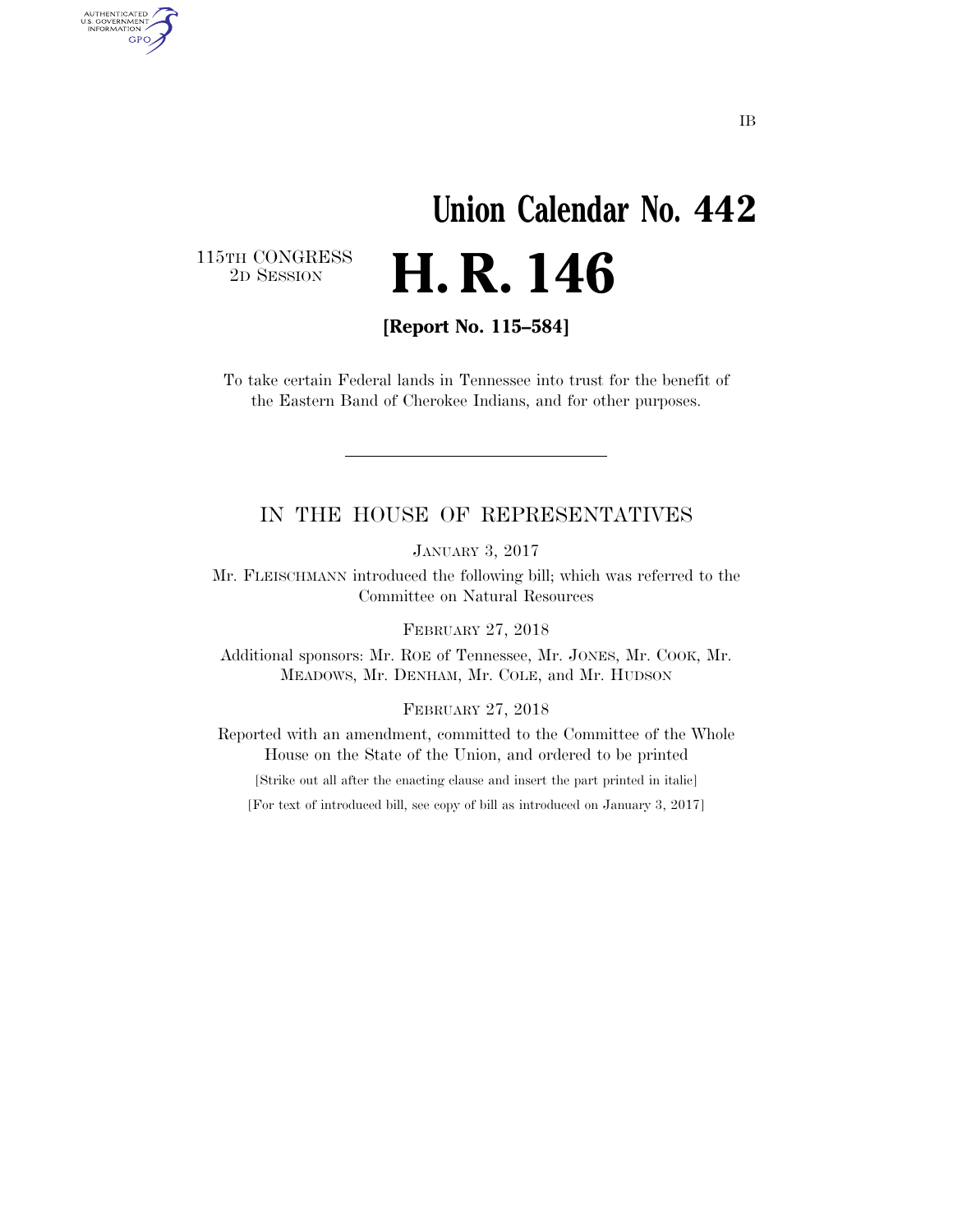## **A BILL**

2

To take certain Federal lands in Tennessee into trust for the benefit of the Eastern Band of Cherokee Indians, and for other purposes.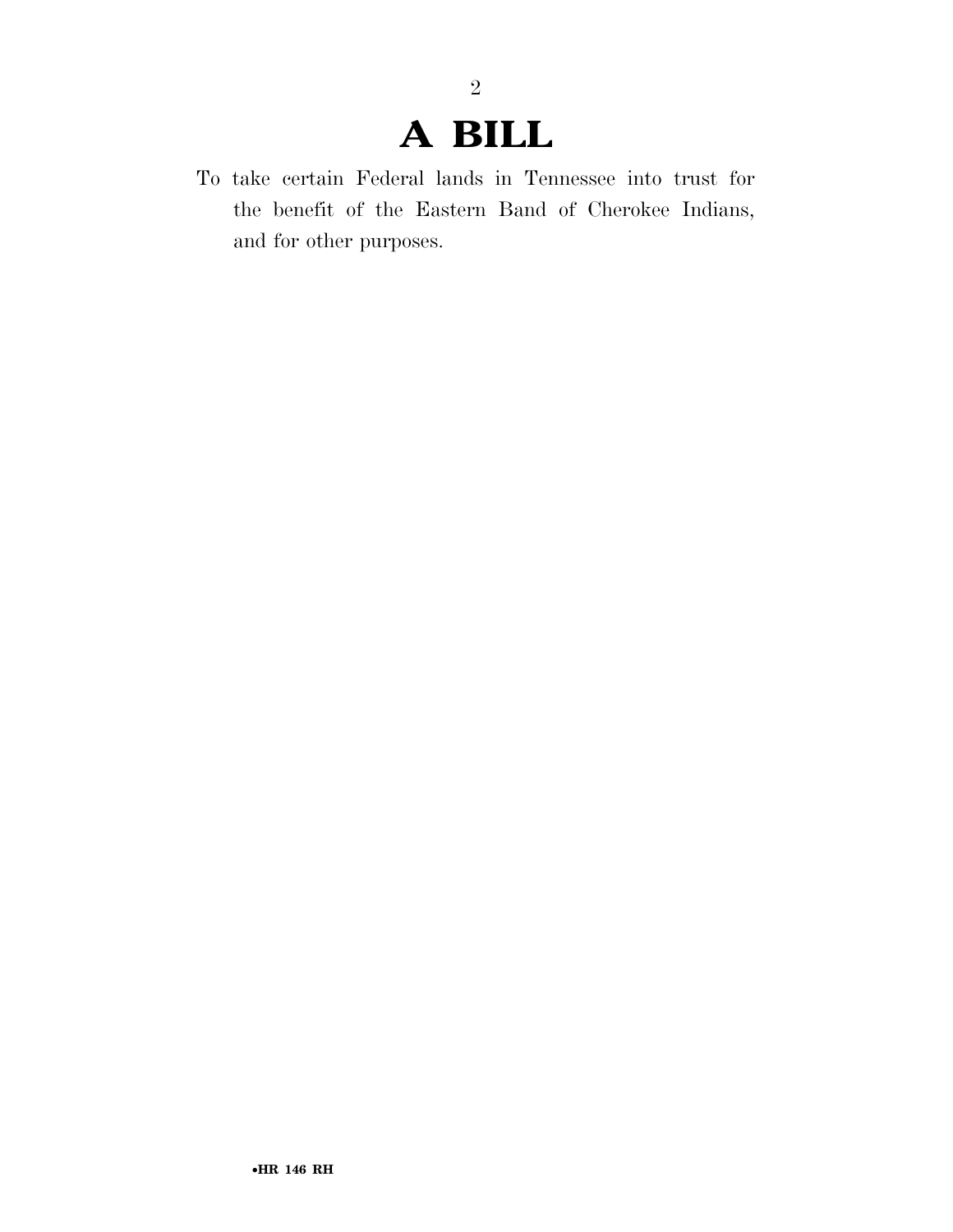*Be it enacted by the Senate and House of Representa- tives of the United States of America in Congress assembled, SECTION 1. SHORT TITLE.* 

 *This Act may be cited as the ''Eastern Band of Cher-okee Historic Lands Reacquisition Act''.* 

### *SEC. 2. LAND TAKEN INTO TRUST FOR THE EASTERN BAND OF CHEROKEE INDIANS.*

 *(a) LANDS INTO TRUST.—Subject to such rights of record as may be vested in third parties to rights-of-way or other easements or rights-of-record for roads, utilities, or other purposes, the following Federal lands managed by the Tennessee Valley Authority and located on or above the 820- foot (MSL) contour elevation in Monroe County, Tennessee, on the shores of Tellico Reservoir, are declared to be held in trust by the United States for the use and benefit of the Eastern Band of Cherokee Indians:* 

 *(1) SEQUOYAH MUSEUM PROPERTY.—Approxi- mately 46.0 acres of land generally depicted as ''Sequoyah Museum'', ''Parcel 1'', and ''Parcel 2'' on the map titled ''Eastern Band of Cherokee Historic Lands Reacquisition Map 1'' and dated April 30, 2015.* 

 *(2) SUPPORT PROPERTY.—Approximately 11.9 acres of land generally depicted as ''Support Parcel'' on the map titled ''Eastern Band of Cherokee Historic*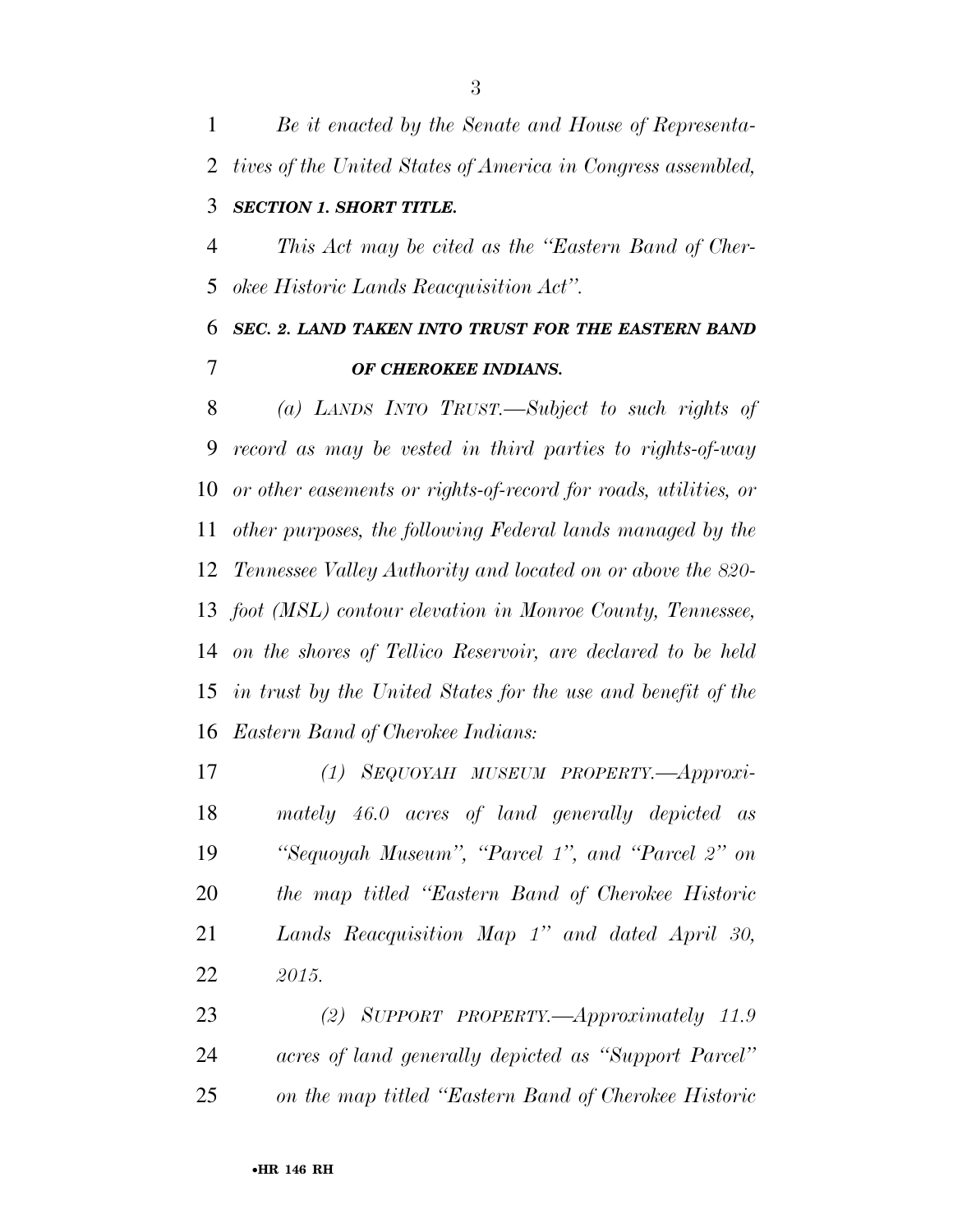*Lands Reacquisition Map 2'' and dated April 30, 2015.* 

 *(3) CHOTA MEMORIAL PROPERTY AND TANASI MEMORIAL PROPERTY.—Approximately 18.2 acres of land generally depicted as ''Chota Memorial 1'' and ''Tanasi Memorial'' on the map titled ''Eastern Band of Cherokee Historic Lands Reacquisition Map 3'' and dated April 30, 2015, and including the Chota Memorial and all land within a circle with a radius of 86 feet measured from the center of the Chota Me- morial without regard to the elevation of the land within the circle.* 

 *(b) PROPERTY ON LANDS.—In addition to the land taken into trust by subsection (a), the improvements on and appurtenances thereto, including memorials, are and shall remain the property of the Eastern Band of Cherokee Indi-ans.* 

 *(c) REVISED MAPS.—Not later than one year after the date of a land transaction made pursuant to this section, the Tennessee Valley Authority, after consultation with the Eastern Band of Cherokee Indians and the Secretary of the Interior, shall submit revised maps that depict the land taken into trust under this section, including any correc-tions made to the maps described in this section to the Com-*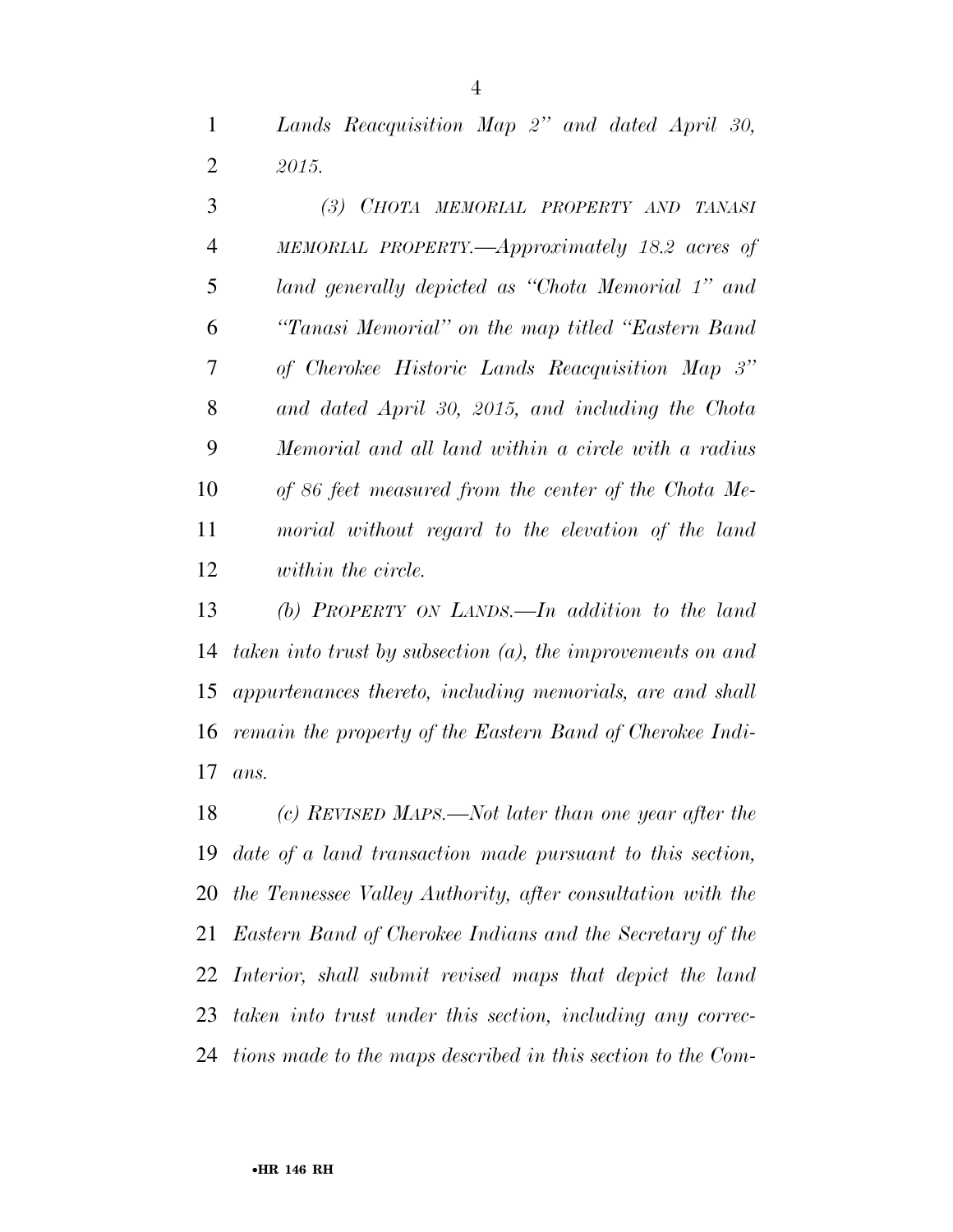*mittee on Natural Resources of the House of Representatives and the Committee on Indian Affairs of the Senate.* 

 *(d) CONTOUR ELEVATION CLARIFICATION.—The con- tour elevations referred to in this Act are based on MSL Datum as established by the NGS Southeastern Supple-mentary Adjustment of 1936 (NGVD29).* 

 *(e) CONDITIONS.—The lands taken into trust under this section shall be subject to the conditions described in section 5.* 

### *SEC. 3. PERMANENT EASEMENTS TAKEN INTO TRUST FOR THE EASTERN BAND OF CHEROKEE INDIANS.*

 *(a) PERMANENT EASEMENTS.—The following perma- nent easements for land below the 820-foot (MSL) contour elevation for the following Federal lands in Monroe County, Tennessee, on the shores of Tellico Reservoir, are declared to be held in trust by the United States for the benefit of the Eastern Band of Cherokee Indians:* 

 *(1) CHOTA PENINSULA.—Approximately 8.5 acres of land generally depicted as ''Chota Memorial 2'' on the map titled ''Eastern Band of Cherokee His- toric Lands Reacquisition Map 3'' and dated April 30, 2015.* 

 *(2) CHOTA-TANASI TRAIL.—Approximately 11.4 acres of land generally depicted as ''Chota-Tanasi Trail'' on the map titled ''Eastern Band of Cherokee*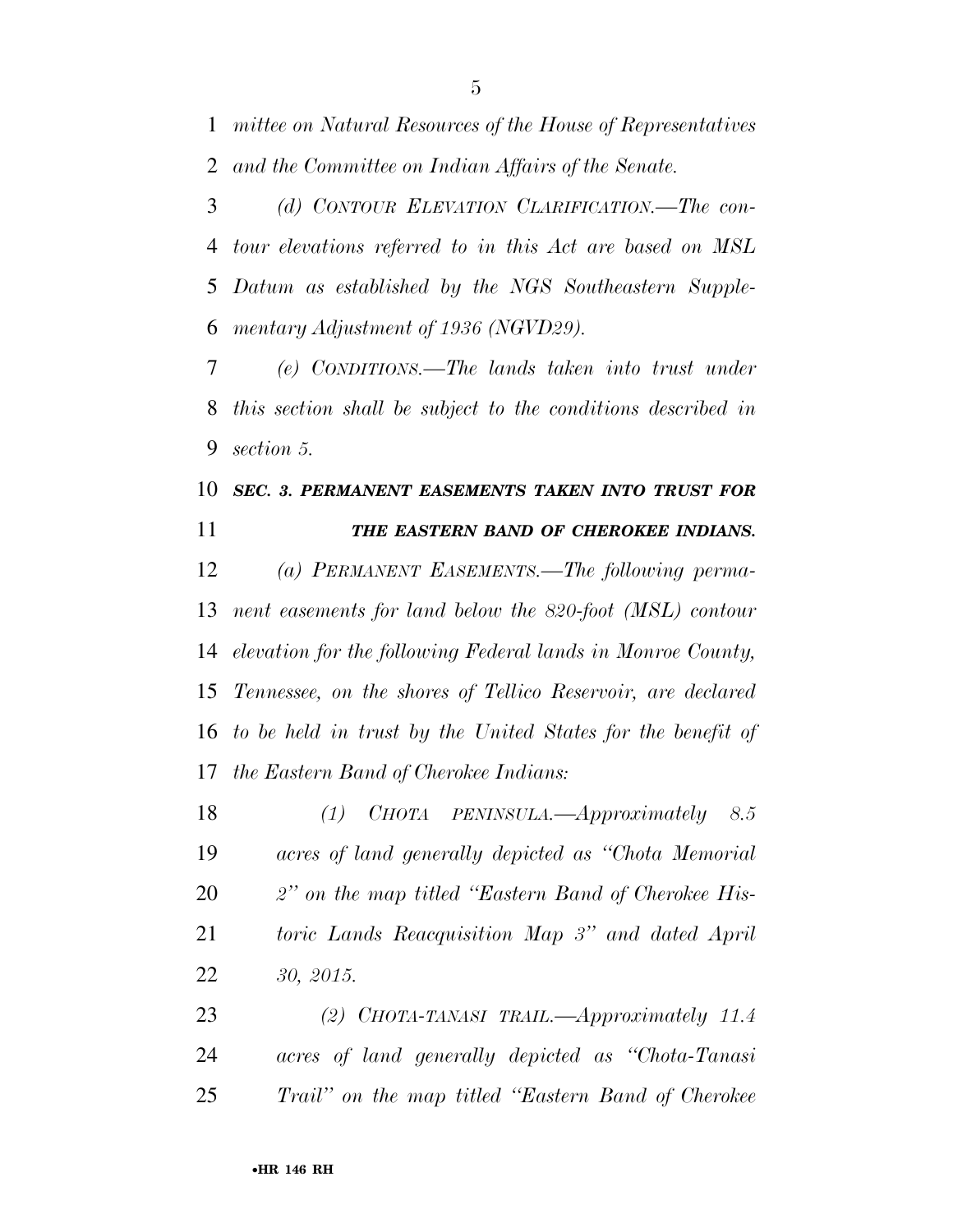*Historic Lands Reacquisition Map 3'' and dated April 30, 2015.* 

 *(b) REVISED MAPS.—Not later than one year after the date of a land transaction made pursuant to this section, the Tennessee Valley Authority, after consultation with the Eastern Band of Cherokee Indians and the Secretary of the Interior, shall submit to the Committee on Natural Re- sources of the House of Representatives and the Committee on Indian Affairs of the Senate revised maps that depict the lands subject to easements taken into trust under this section, including any corrections necessary to the maps de-scribed in this section.* 

 *(c) CONDITIONS.—The lands subject to easements taken into trust under this section shall be subject to the use rights and conditions described in section 5.* 

#### *SEC. 4. TRUST ADMINISTRATION AND PURPOSES.*

 *(a) APPLICABLE LAWS.—Except as described in sec- tion 5, the lands subject to this Act shall be administered under the laws and regulations generally applicable to lands and interests in lands held in trust on behalf of In-dian tribes.* 

 *(b) USE OF LAND.—Except the lands described in sec- tion 2(a)(2), the lands subject to this Act shall be used prin- cipally for memorializing and interpreting the history and culture of Indians and recreational activities, including*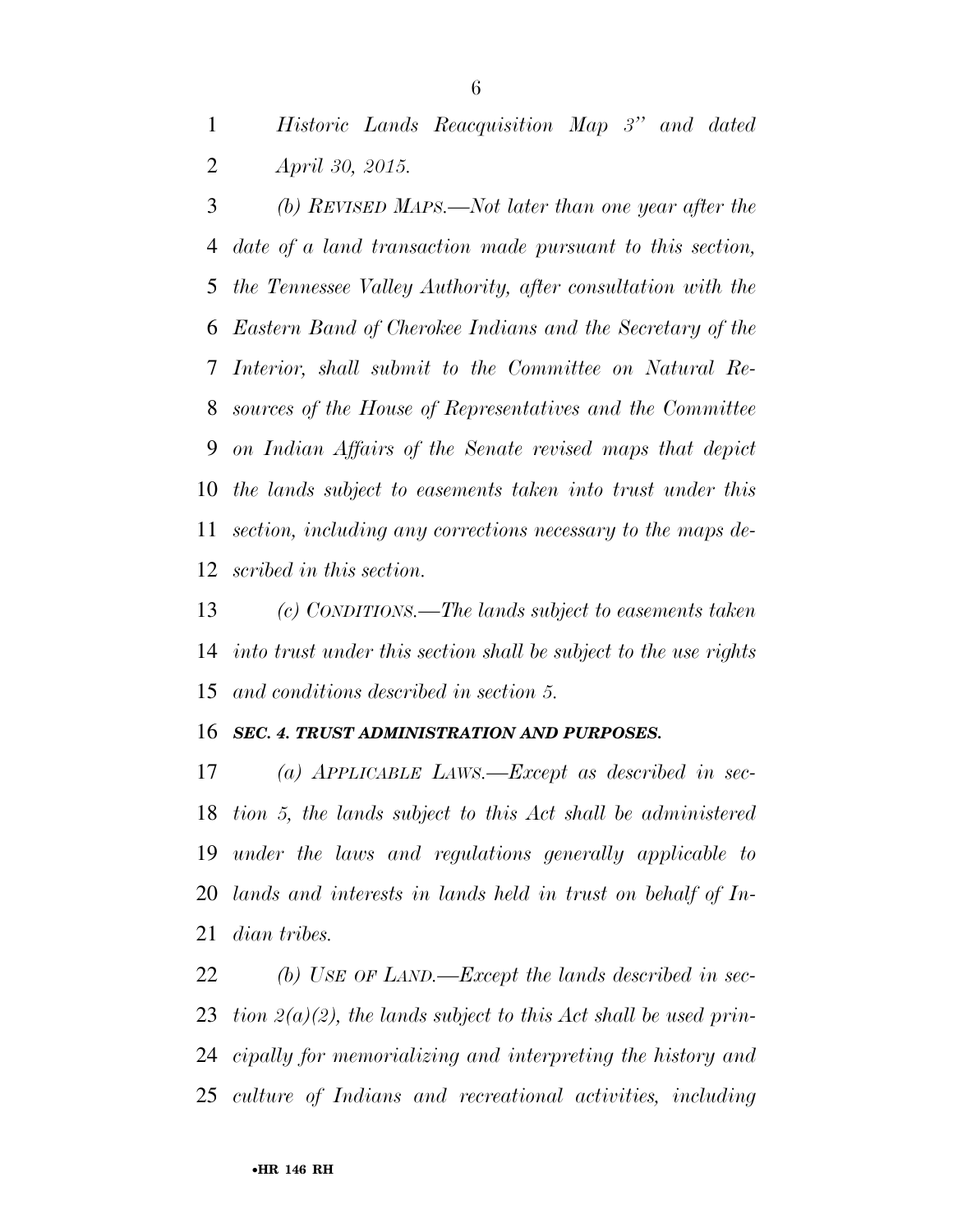*management, operation, and conduct of programs of and for—* 

- *(1) the Sequoyah birthplace memorial and mu-seum;*
- *(2) the memorials to Chota and Tanasi as former capitals of the Cherokees;*

 *(3) the memorial and place of reinterment for re- mains of the Eastern Band of Cherokee Indians and other Cherokee tribes, including those transferred to the Eastern Band of Cherokee Indians and other Cherokee tribes and those human remains and cul- tural items transferred by the Tennessee Valley Au- thority to those Cherokee tribes under the Native American Graves Protection and Repatriation Act (25 U.S.C. 3001 et seq.); and* 

 *(4) interpreting the Trail of Tears National His-toric Trail.* 

 *(c) USE OF SUPPORT PROPERTY.—The land described in section 2(a)(2) shall be used principally for the support of lands subject to this Act and the programs offered by the Tribe relating to such lands and their purposes includ-ing—* 

*(1) classrooms and conference rooms;* 

 *(2) cultural interpretation and education pro-grams;*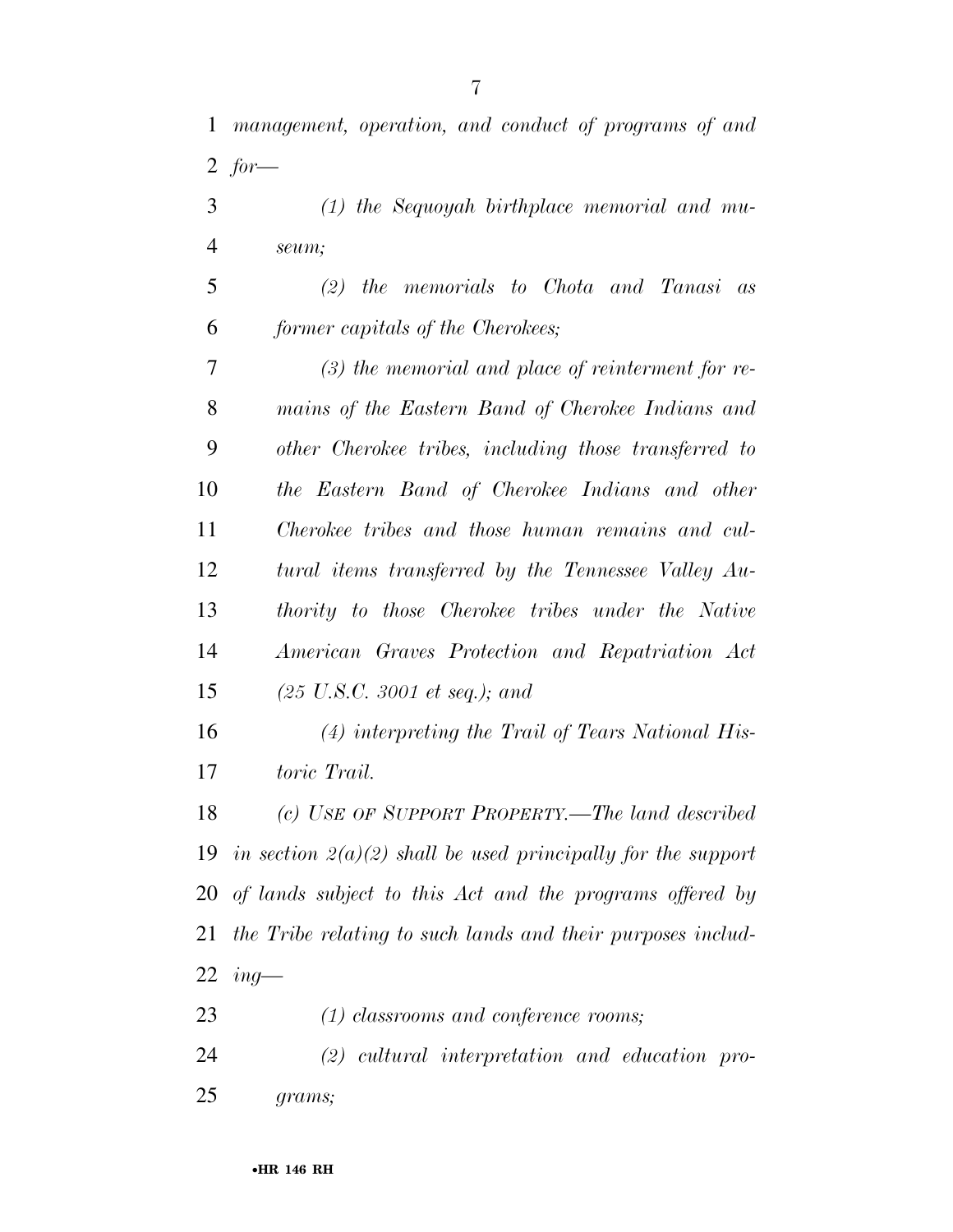| $\mathbf{1}$   | $(3)$ temporary housing of guests participating in        |
|----------------|-----------------------------------------------------------|
| $\overline{2}$ | such programs or the management of the properties         |
| 3              | and programs; and                                         |
| $\overline{4}$ | $(4)$ headquarters offices and support space for the      |
| 5              | trust properties and programs.                            |
| 6              | (d) LAND USE.—The principal purposes of the use of        |
| 7              | the land described in section $3(a)$ —                    |
| 8              | $(1)$ paragraph $(1)$ , shall be for a recreational       |
| 9              | trail from the general vicinity of the parking lot to     |
| 10             | the area of the Chota Memorial and beyond to the          |
| 11             | southern portion of the peninsula, including interpre-    |
| 12             | tive signs, benches, and other compatible improve-        |
| 13             | ments; and                                                |
| 14             | $(2)$ paragraph $(2)$ , shall be for a recreational       |
| 15             | trail between the Chota and Tanasi Memorials, in-         |
| 16             | cluding interpretive signs, benches, and other compat-    |
| 17             | <i>ible improvements.</i>                                 |
| 18             | SEC. 5. USE RIGHTS, CONDITIONS.                           |
| 19             | (a) FLOODING OF LAND AND ROADS.—The Tennessee             |
| 20             | Valley Authority may temporarily and intermittently flood |

*the lands subject to this Act that lie below the 824-foot* 

*(MSL) contour elevation and the road access to such lands*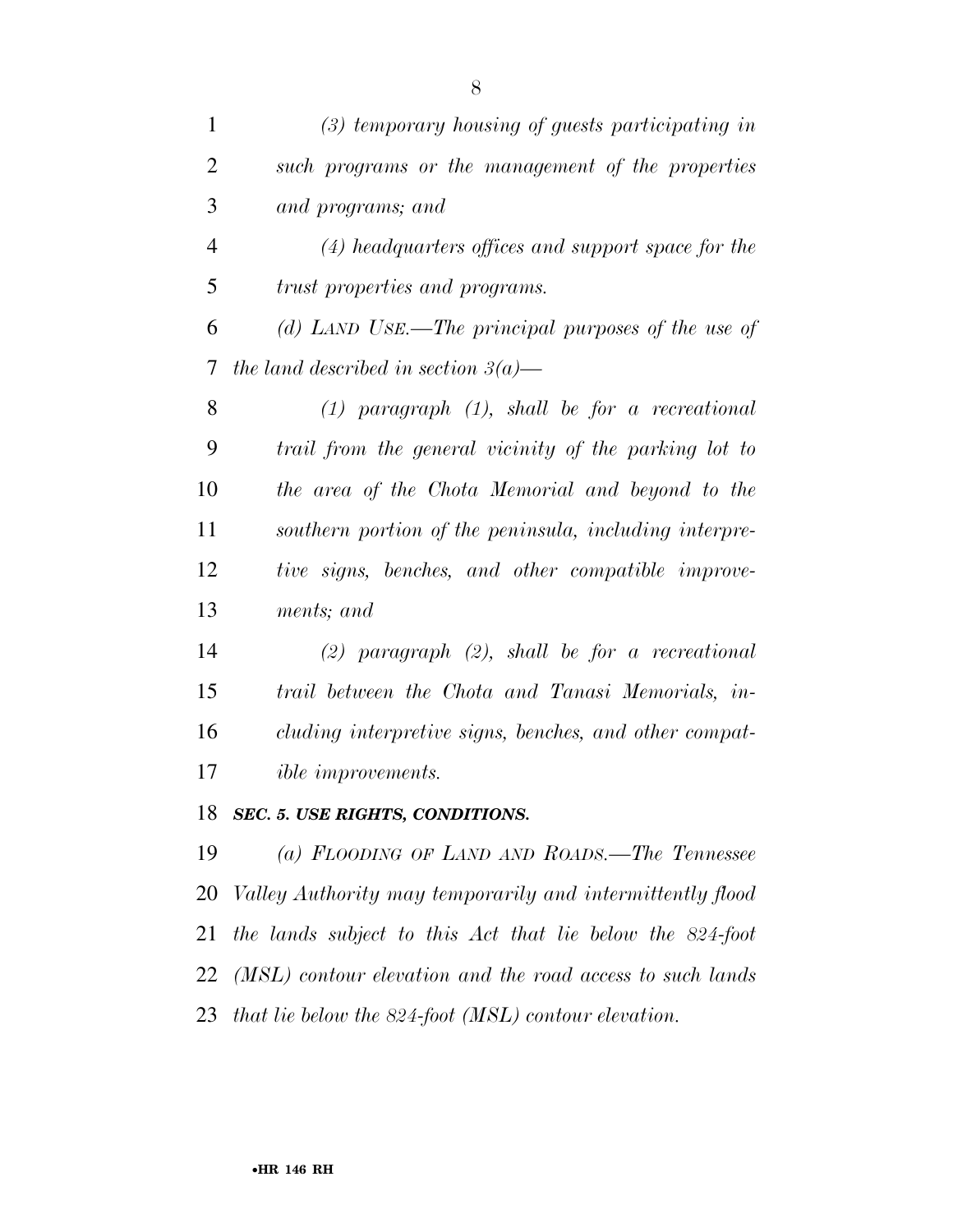*(1) water use facilities and nonhabitable struc- tures, facilities, and improvements not subject to seri- ous damage if temporarily flooded on the land adjoin- ing the Tellico Reservoir side of the lands subject to this Act that lie between the 815-foot and 820-foot (MSL) contour elevations, but only after having re- ceived written consent from the Tennessee Valley Au- thority and subject to the terms of such approval; and (2) water use facilities between the 815-foot (MSL) contour elevations on the Tellico Reservoir side of the lands subject to this Act and the adjacent waters of Tellico Reservoir and in and on such waters after having received written consent from the Ten- nessee Valley Authority and subject to the terms of such approval, but may not construct, own, operate, or maintain other nonhabitable structures, facilities, and improvements on such lands.* 

 *(c) INGRESS AND EGRESS.—The Eastern Band of Cherokee Indians may use the lands subject to this Act and Tellico Reservoir for ingress and egress to and from such land and the waters of the Tellico Reservoir and to and*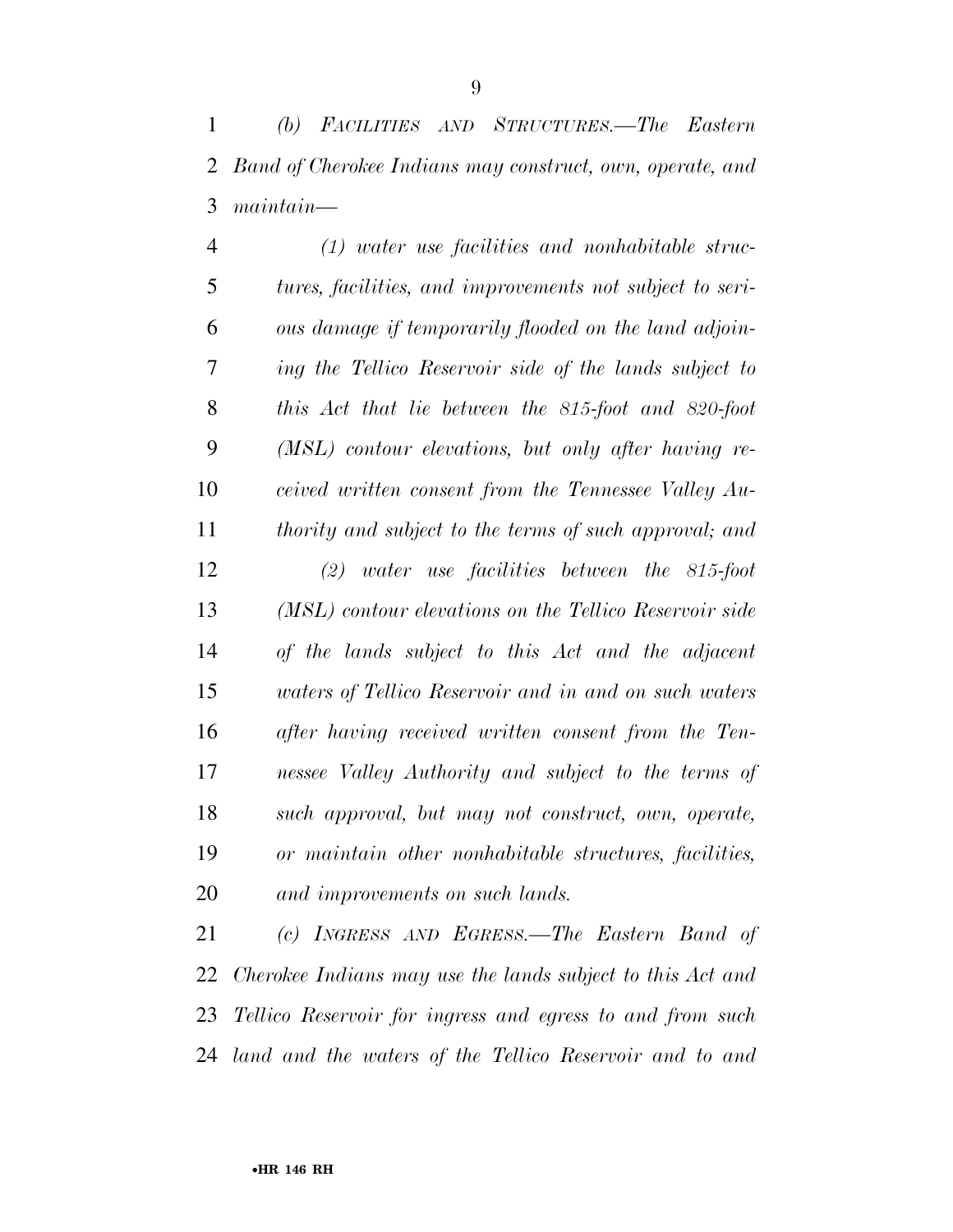*from all structures, facilities, and improvements main-tained in, on, or over such land or waters.* 

 *(d) RIVER CONTROL AND DEVELOPMENT.—The use rights under this section may not be exercised so as to inter- fere in any way with the Tennessee Valley Authority's stat-utory program for river control and development.* 

 *(e) TVA AUTHORITIES.—Nothing in this Act shall be construed to affect the right of the Tennessee Valley Author-ity to—* 

*(1) draw down Tellico Reservoir;* 

 *(2) fluctuate the water level thereof as may be necessary for its management of the Reservoir; or* 

 *(3) permanently flood lands adjacent to lands subject to this Act that lie below the 815-foot (MSL) contour elevation.* 

 *(f) RIGHT OF ENTRY.—The lands subject to this Act shall be subject to a reasonable right of entry by the per- sonnel of the Tennessee Valley Authority and agents of the Tennessee Valley Authority operating in their official ca- pacities as necessary for purposes of carrying out the Ten- nessee Valley Authority's statutory program for river con-trol and development.* 

 *(g) ENTRY ONTO LAND.—To the extent that the Ten- nessee Valley Authority's operations on the lands subject to this Act do not unreasonably interfere with the Eastern*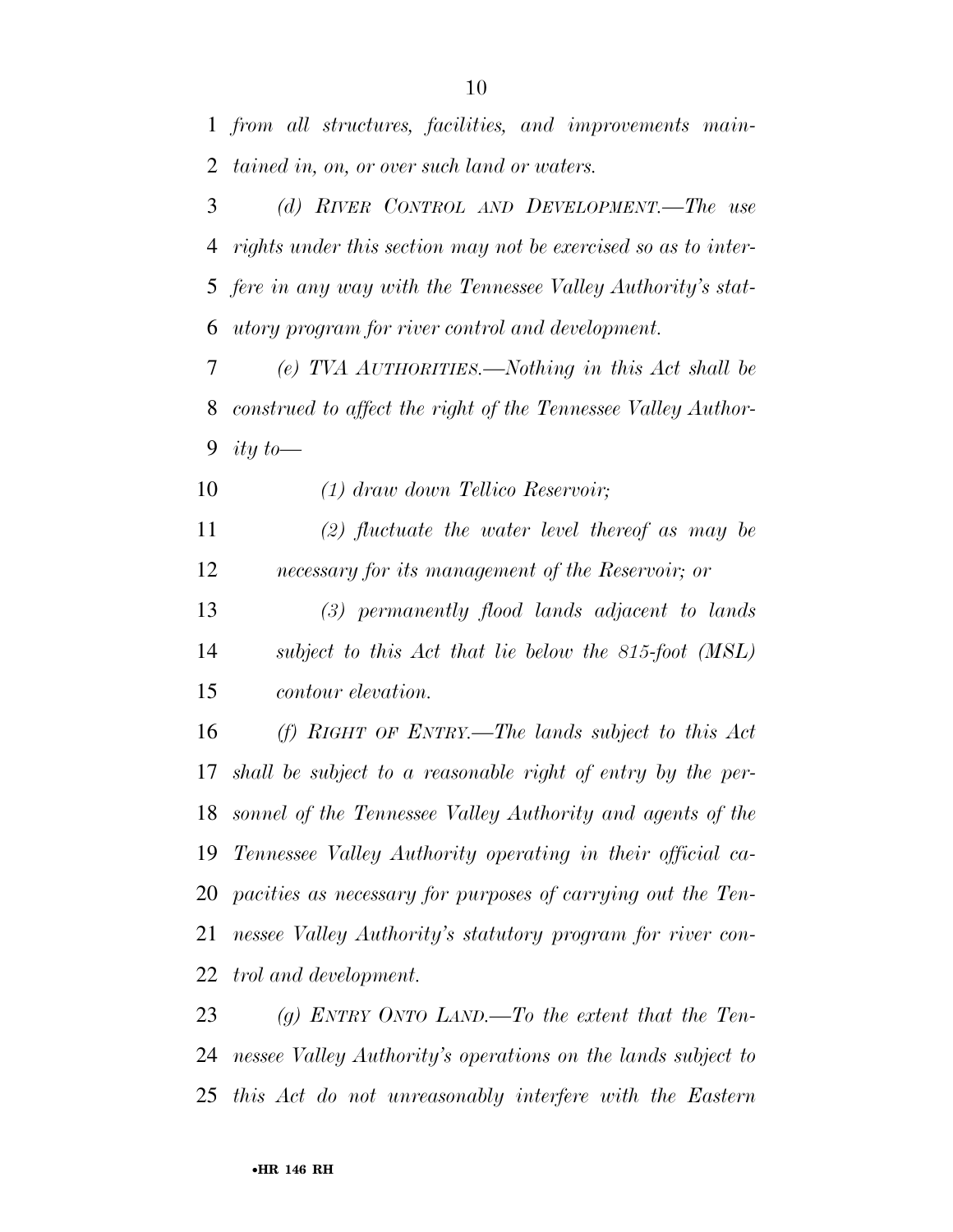*Band of Cherokee Indians' maintenance of an appropriate setting for the memorialization of Cherokee history or cul- ture on the lands and its operations on the lands, the East- ern Band of Cherokee Indians shall allow the Tennessee Val- ley Authority to enter the lands to clear, ditch, dredge, and drain said lands and apply larvicides and chemicals there- on or to conduct bank protection work and erect structures necessary in the promotion and furtherance of public health, flood control, and navigation.* 

 *(h) LOSS OF HYDROPOWER CAPACITY.—All future de- velopment of the lands subject to this Act shall be subject to compensation to the Tennessee Valley Authority for loss of hydropower capacity as provided in the Tennessee Valley Authority Flood Control Storage Loss Guideline, unless agreed to otherwise by the Tennessee Valley Authority.* 

 *(i) PROTECTION FROM LIABILITY.—The United States shall not be liable for any loss or damage resulting from—* 

- *(1) the temporary and intermittent flooding of lands subject to this Act;*
- *(2) the permanent flooding of adjacent lands as provided in this section;*
- *(3) wave action in Tellico Reservoir; or*
- *(4) fluctuation of water levels for purposes of managing Tellico Reservoir.*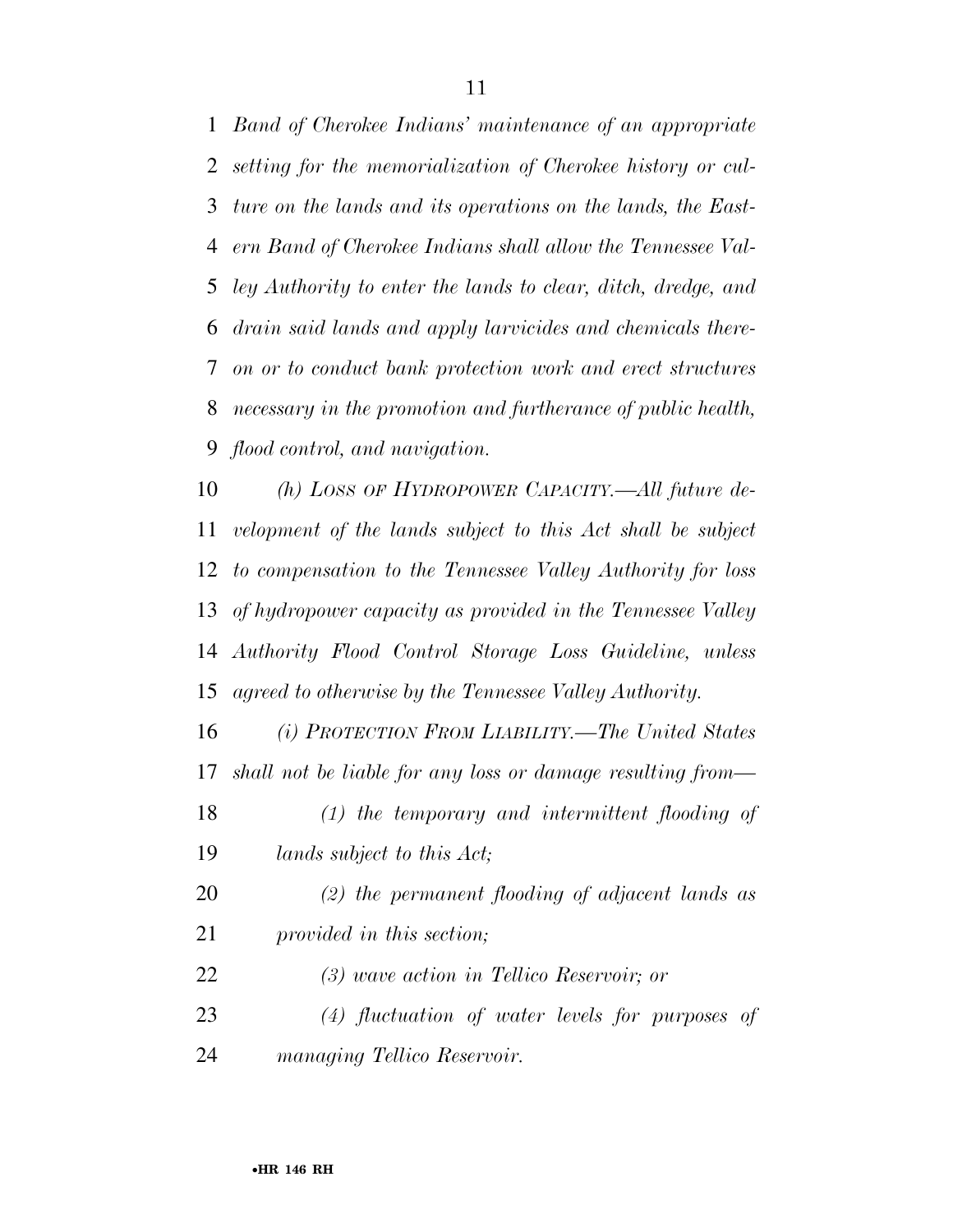*(j) CONTINUING RESPONSIBILITIES.—The Tennessee Valley Authority shall—* 

| 3              | $(1)$ retain sole and exclusive Federal responsi-      |
|----------------|--------------------------------------------------------|
| $\overline{4}$ | bility and liability to fund and implement any envi-   |
| 5              | ronmental remediation requirements that are required   |
| 6              | under applicable Federal or State law for any land     |
| 7              | or interest in land to be taken into trust under this  |
| 8              | Act, as well as the assessments under paragraph $(2)$  |
| 9              | to identify the type and quantity of any potential     |
| 10             | hazardous substances on the lands;                     |
| 11             | $(2)$ prior to the acquisition in trust, carry out     |
| 12             | an assessment and notify the Secretary of the Interior |
| 13             | and the Eastern Band of Cherokee Indians whether       |
| 14             | any hazardous substances were stored on the lands      |
| 15             | and, if so, whether those substances—                  |
| 16             | $(A)$ were stored for 1 year or more on the            |
| 17             | lands;                                                 |
| 18             | (B) were known to have been released on the            |
| 19             | lands; or                                              |
| 20             | (C) were known to have been disposed of on             |
| 21             | the lands; and                                         |
| 22             | $(3)$ if the assessment under paragraph $(2)$ shows    |
| 23             | that hazardous substances were stored, released, or    |
| 24             | disposed of on the lands, include in its notice under  |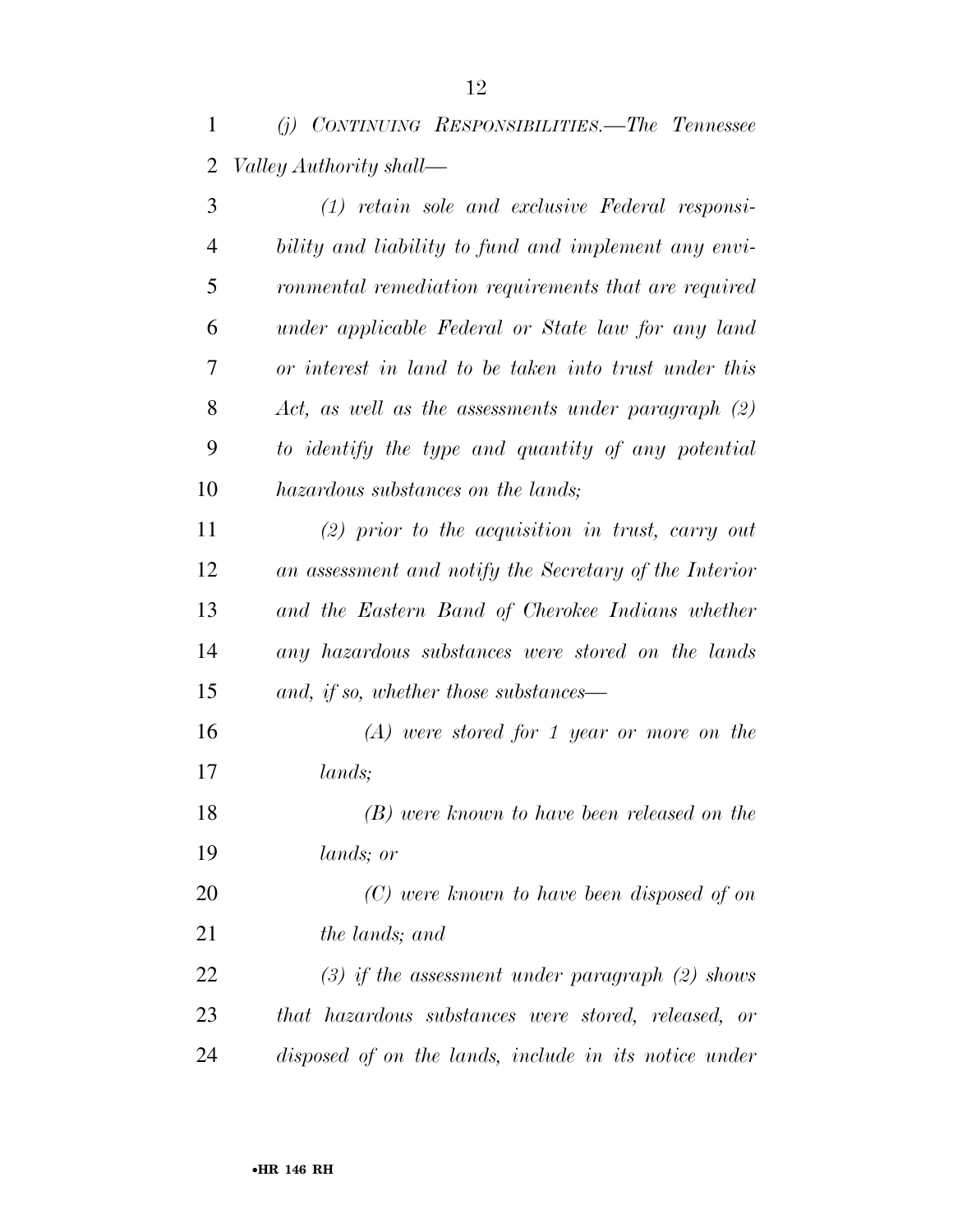| $\mathbf{1}$   | paragraph $(2)$ to the Secretary of the Interior and the      |
|----------------|---------------------------------------------------------------|
| $\overline{2}$ | Eastern Band of Cherokee Indians—                             |
| 3              | $(A)$ the type and quantity of such hazardous                 |
| $\overline{4}$ | substances;                                                   |
| 5              | $(B)$ the time at which such storage, release,                |
| 6              | or disposal took place on the lands; and                      |
| 7              | $(C)$ a description of any remedial actions, if               |
| 8              | any, taken on the lands.                                      |
| 9              | SEC. 6. LANDS SUBJECT TO THE ACT.                             |
| 10             | For the purposes of this Act, the term "lands subject"        |
|                | 11 to this Act" means lands and interests in lands (including |
|                | 12 easements) taken into trust for the benefit of the Eastern |
|                | 13 Band of Cherokee Indians pursuant to or under this Act.    |
| 14             | <b>SEC. 7. GAMING PROHIBITION.</b>                            |
| 15             | No class $II$ or class $III$ gaming, as defined in the In-    |
|                | 16 dian Gaming Regulatory Act (25 U.S.C. 2701 et seq.), shall |

*be conducted on lands subject to this Act.*